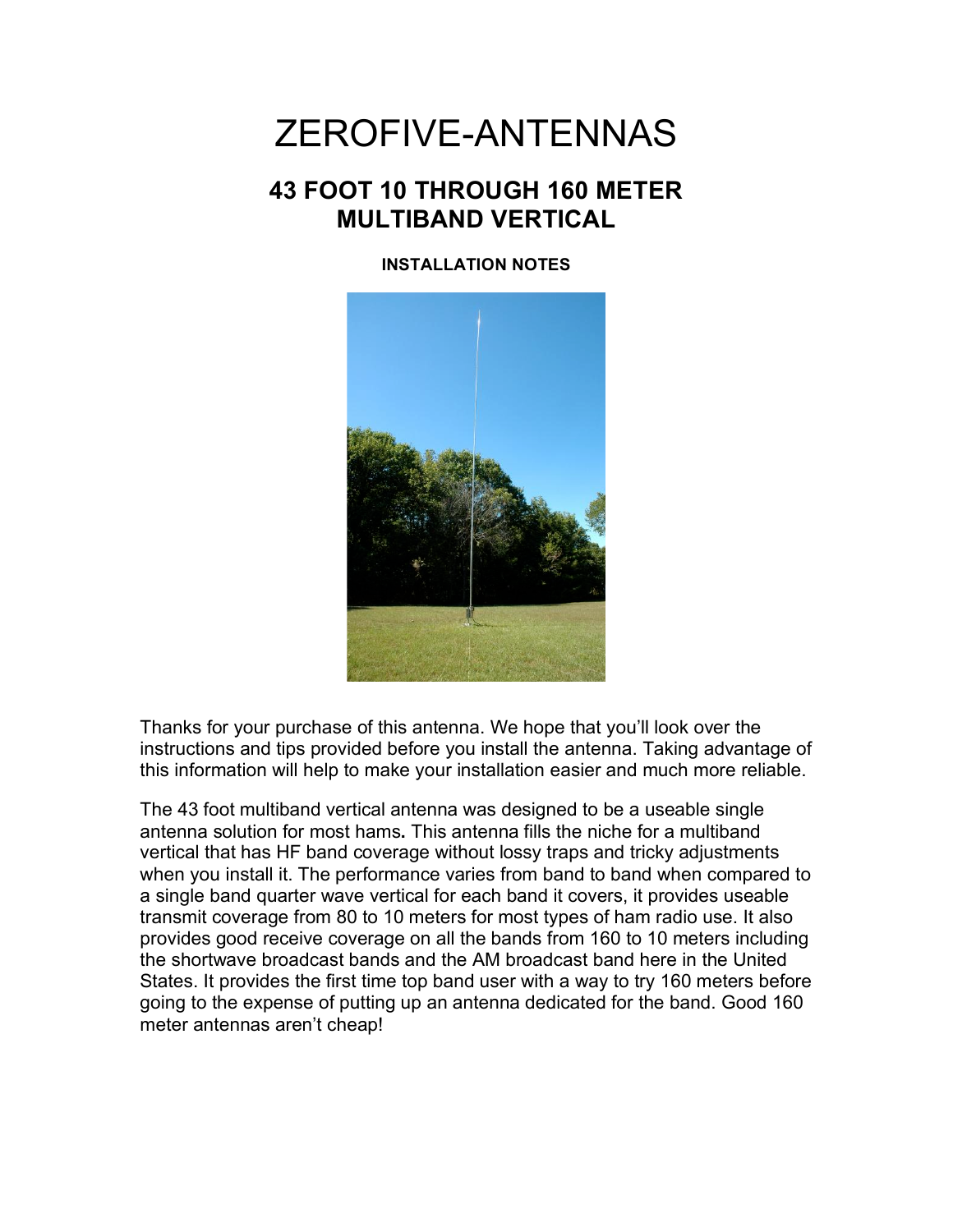## MOUNTING AND FOLDOVER

The foldover mount that is included with your vertical is designed to mount to a 2 inch OD water pipe, which will have a 1 1/2 inch ID. A 5 foot length will do fine. You can buy this at Home Depot, Lowe's or almost any good hardware store. When driving the pipe in the ground use a block of wood to protect the end of the pipe so it is not deformed. Put 3 1/2 feet in the ground and leave 18 inches above to mount your vertical to.

When cementing the pipe in the ground the hole should be at least 10 inches in diameter and 3 feet deep. Most home improvement stores carry concrete footer forms that can be used to help center the pipe in the hole and make a neater installation. Use a 5 foot length of pipe. Six inches of the pipe will go in the soil in the bottom of the hole. A long bolt through the pipe or a metal piece welded to the pipe and imbedded in the poured concrete will help the mounting pipe stay in place. **In areas where the ground heaves from freezing, make sure your hole is deep enough to reach below the freezing level.** Check with your local home improvement center. They may know what your local building regulations recommend in your area.

When folding the vertical down remove the top gold grade 8 bolt with 3/4 inch box wrenches and slowly walk the vertical down.**The foldover mount has 180 degree rotation, so it will be optimum for most installations.** This normally only takes one person but in cases where the antenna is being lowered in high winds you should have a second person to safely lower it.

When raising this antenna, make slow movements in walking it up into place. Fast or jerky movements could over-stress the tubing and cause one or more sections to fail. Take your time getting the antenna into place and you shouldn't have any problems raising it.

**The foldover allows a full 180-degree range. This is perfect when mounting on uneven ground or on top of a hill. Make sure when you install the antenna that it stays well away from any power lines or other wiring when raised or lowered and other obstructions in the lowered position. The antenna should be on the ground, NOT propped up on a building or other obstruction.**

## Assembly of the vertical

*NOTE:* Please use caution in tightening the clamps! Over tightening can break the clamps. DO NOT USE POWER TOOLS to tighten the clamps. Hand tools ONLY please! Replacement clamps are available at most hardware and automotive stores if you happen to damage one during installation. Please use stainless steel clamps if you need to replace a damaged clamp. They provide the longest life when exposed to outside weather conditions.

Your multiband vertical comes partially preassembled for shipping from the factory. When putting together the vertical section, Penetrox or OX-guard should be applied to each point where the tubing sections join. The sections should be slid into the next size up to the black mark. This makes a good corrosion free electrical connection that will last for years. DO NOT attempt to lengthen the antenna by reducing the overlap between the sections. You'll weaken the antenna considerably if you try it.

**Matching transformer wiring** – Two wires are supplied with ring terminals on each end. The positive side of the matching transformer connects to the quarter inch bolt directly above the green insulator. Remove the nut on the end of the bolt and slide the ring terminal over the bolt before re-tightening the nut. This is much easier than completely removing the bolt. Make sure this wire does not contact any other metal other than the two connection points. The negative side of the matching transformer connects to the quarter inch bolt just below the green insulator.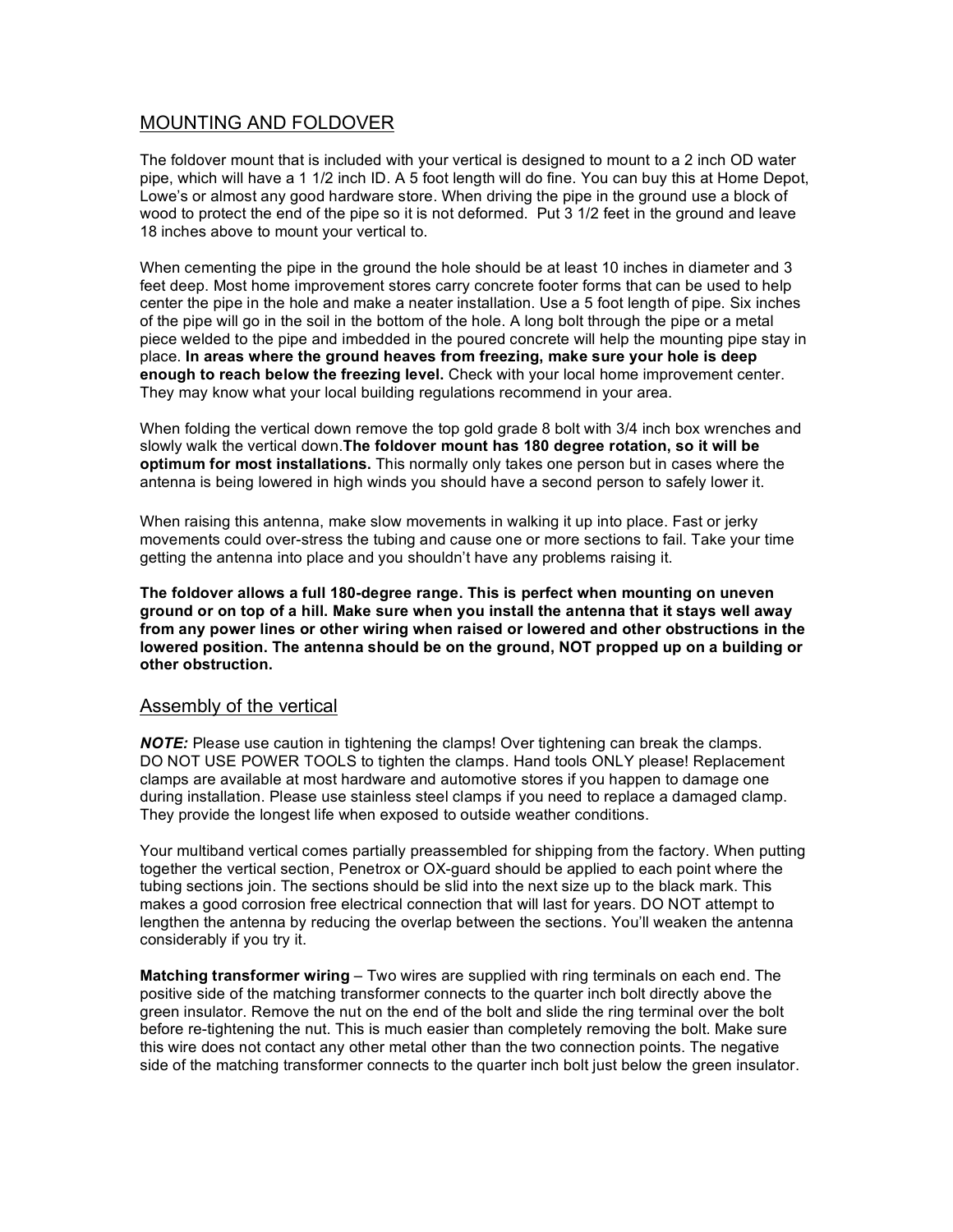## Guying

This vertical is freestanding so no guys are normally needed in most areas. If the antenna is subjected to constant high winds you should consider guying it however. At least two sets of guys are appropriate in areas where the winds are consistently above 30 miles per hour or under conditions of repeated ice loading. It is recommended when very high winds and storms threaten the vertical be folded down for safety if no guys are used.

#### **We have guy collars in different sizes to use with this vertical. Please call us for price and size. Our contact information is available on our web site at http://www.zerofiveantennas.com/.**

## Radials are required

Your ground radial system is the most important part of vertical antenna performance. When installing ground-mounted radials use radial lengths between 20 and 43 feet, with 43 foot being the choice for best performance. If you have to use shorter length radials, put more down. A good place to start is a minimum of 32 with 120 being the best. When choosing radial wire, #14 insulated stranded wire should be used. You can buy it at Home Depot or most local hardware stores. When installing radials on a ground-mounted vertical, they do not have to be cut to resonance. Only when using elevated radials isolated from ground do the radials need to be cut to length for the various bands. A radial plate should be used and all connections soldered and coated with liquid electrical tape. These are just some guidelines. Just get as many radials down as you can, each as long as you can make it.

NOTE: When using a radial plate with a bulkhead connector, *do not use the bulkhead connector!* Run the coax directly to the matching transformer. Experience has shown that the bulkhead connector is a potential failure point in installations that use power levels near the full legal amateur limit especially when exposed to outside weather conditions. If you feel you must use a bulkhead connector on the radial plate then take extra precautions to properly weatherproof the joints. If you experience a problem with the antenna and you are using a bulkhead connector on the radial plate please be sure to check it BEFORE you call us with questions. Bad or corroded bulkhead connectors are our leading cause of problems in high power situations.

## RADIAL PLATE

We stock radial plates and related hardware to make your installation as effective as possible. **Please call us for pricing**.

## COAX CHOICE

A good low loss coax should be used with this vertical. For runs up to 150 feet, Bury flex or LMR 400 works great. For longer runs or near-legal-limit operation use LMR 600 or ½ inch heliax. Please remember that this antenna system is NOT resonant on any of the amateur bands. As a result, the feed line is operating at a slightly higher than normal SWR most of the time.

If you have to bury the coax cable, make sure the jacket material is rated for direct burial. Otherwise, you might be able to use an old garden hose to burry the coax. Simply run the coax cable inside the hose then bury the hose.

## A remote tuner or a matching transformer, what should I use? –

A remote antenna tuner installed at the base of the vertical provides the best match to the coaxial cable and will reduce SWR and power losses in the cable. Unfortunately, if you'll be using power levels above 200 watts or so, the choice of rugged, weather resistant tuners is almost non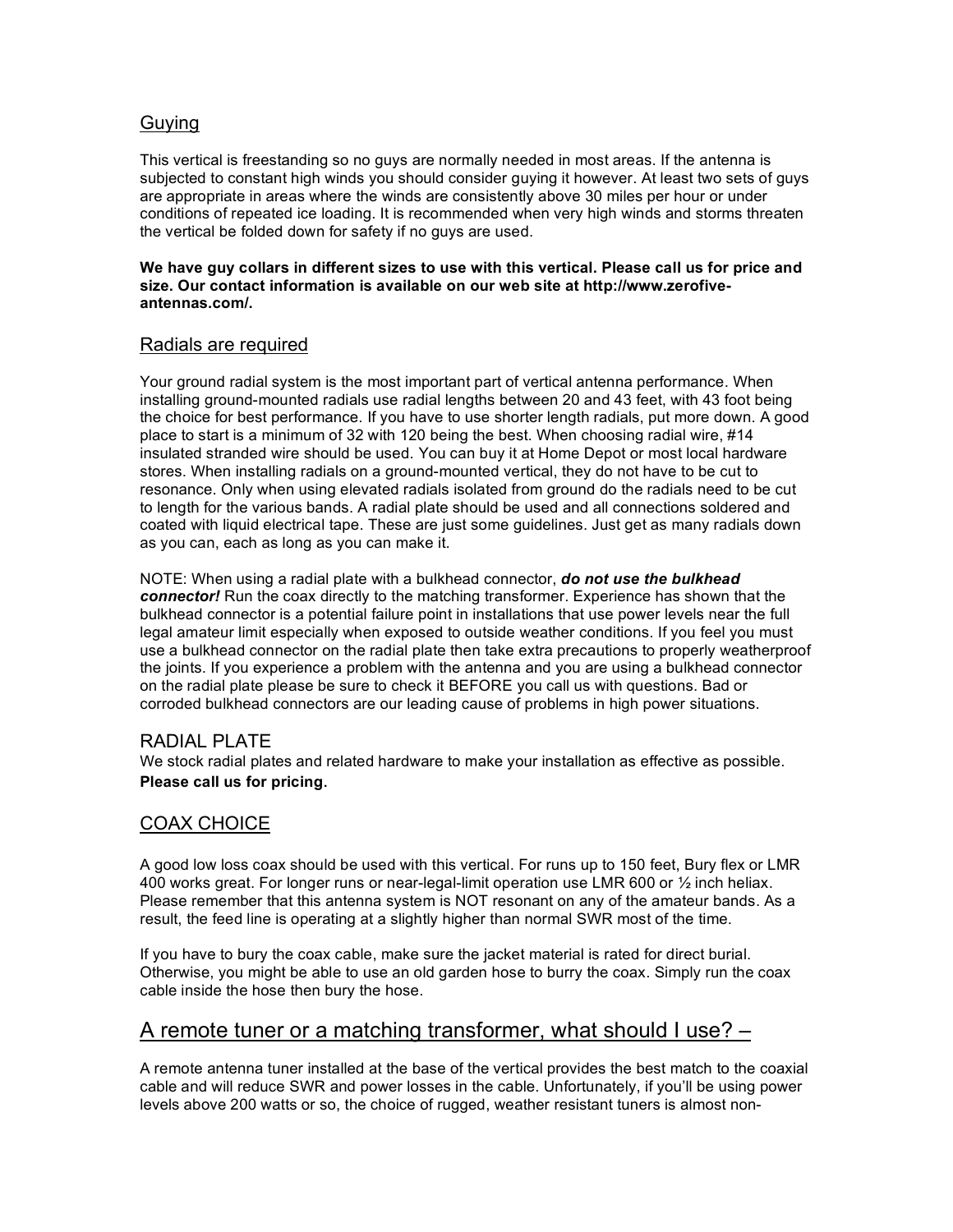existent. Yes, you can use an automatic tuner built for indoor use outdoors if you install it in a weather resistant housing but it really isn't the ideal way to go.

Another solution for QRO operation is to use a matching transformer at the base of the antenna and put the tuner in the ham station. If you already have a good tuner available, this may be the best solution.

#### **When using a matching transformer, there are 2 options for different types of operation.**

### The 4 to 1 unun

The 4 to 1 unun should be used when operating this vertical on 10 through 80 meters only, where more performance is desired. 160 meters will not tune using this transformer.

## The 4 to 1 current Balun

The 4 to 1 current balun allows broadband operation on 10 through 160 meters where standard performance is desired.

We supply a mounting plate for a matching transformer with your vertical. If used, you can fold the antenna down without disconnecting the wires between the matching transformer and the antenna. With a bit of planning you can set up your antenna so that you do not need to disconnect the feedline, radials or matching transformer to antenna connection to fold the antenna down.

## **We can supply you with the proper matching transformer for your application. Please call for pricing.**

## ANTENNA TUNERS

A good quality antenna tuner should be used with this vertical. **The Palstar AT-2K is the tuner of choice.** Most rigs with built in antenna tuners should have no problem with matching this vertical on 80 to 10 meters if the radio power only will be used. Internal tuners in some radios may only provide a match over a narrow range on 160 meters. If your tuner is in the ham shack and doesn't match the antenna on a particular band, try adding 10 to 25 feet of coax on the station end using a barrel connector and try matching again. Sometimes, certain lengths of coax cable will cause an antenna to not match on one or more bands. This is function of the length of the coax cable NOT a design defect in the antenna itself. See almost any ARRL Antenna Book for a discussion of feed line lengths and proper coax use.

## **Maintenance**

One critical piece of maintenance on this antenna is to make sure the weep hole (located a few inches above the green insulator at the base) remains open. This hole allows water (rain) or condensation that builds up on the inside surfaces of the antenna to drain away. **Do not block this hole with electrical tape!** In order to provide the strongest possible joint at the insulator, the insulator is machined to precisely fit into the first tube of the vertical. The fit is tight enough that it is essentially a water resistant joint. Water that builds up in the antenna can freeze in colder climates and damage the antenna so be sure to keep the weep hole clear.

It is also a good idea to examine all the bolts and nuts every three to six months to make sure nothing has worked loose. If your area is subject to frequent high winds examination of the antenna on a more frequent basis is strongly recommended.